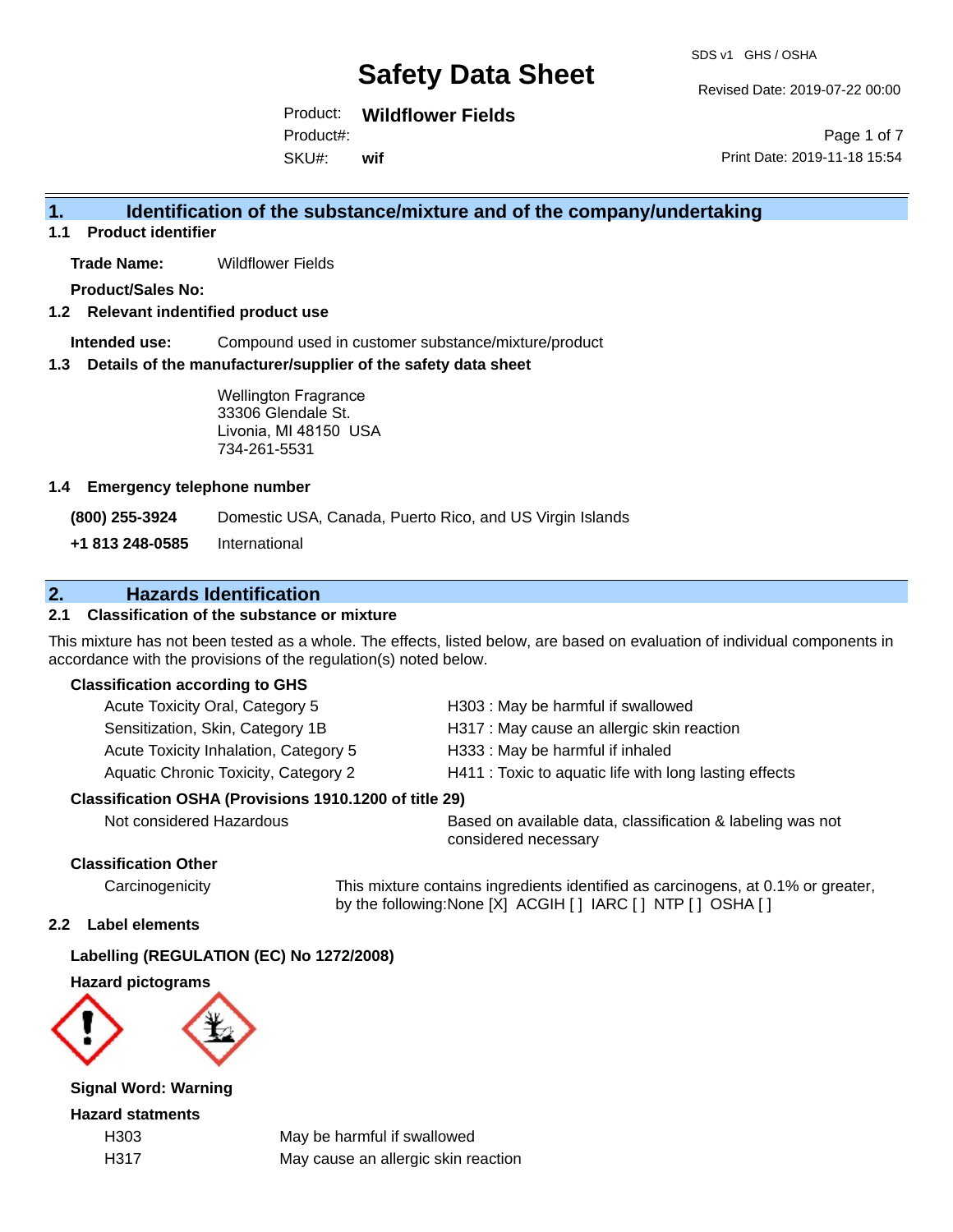SDS v1 GHS / OSHA

#### Revised Date: 2019-07-22 00:00

Print Date: 2019-11-18 15:54

Page 2 of 7

| Product: | <b>Wildflower Fields</b> |  |
|----------|--------------------------|--|
|----------|--------------------------|--|

SKU#: Product#: **wif**

|     | H333                            | May be harmful if inhaled                                               |
|-----|---------------------------------|-------------------------------------------------------------------------|
|     | H411                            | Toxic to aquatic life with long lasting effects                         |
|     | <b>Precautionary Statements</b> |                                                                         |
|     | <b>Prevention:</b>              |                                                                         |
|     | P <sub>272</sub>                | Contaminated work clothing should not be allowed out of the workplace   |
|     | P <sub>273</sub>                | Avoid release to the environment                                        |
|     | <b>Response:</b>                |                                                                         |
|     | $P302 + P352$                   | IF ON SKIN: Wash with soap and water                                    |
|     | $P304 + P312$                   | IF INHALED: Call a POISON CENTER or doctor/physician if you feel unwell |
|     | P312                            | Call a POISON CENTER or doctor/physician if you feel unwell             |
|     | $P333 + P313$                   | If skin irritation or a rash occurs: Get medical advice/attention       |
|     | P363                            | Wash contaminated clothing before reuse                                 |
|     | P391                            | <b>Collect Spillage</b>                                                 |
| 2.3 | <b>Other Hazards</b>            |                                                                         |

**no data available**

### **3. Composition/Information on Ingredients**

### **3.1 Mixtures**

This product is a complex mixture of ingredients, which contains among others the following substance(s), presenting a health or environmental hazard within the meaning of the UN Globally Harmonized System of Classification and Labeling of Chemicals (GHS):

| CAS#<br>Ingredient                                       | EC#                               | Conc.<br>Range | <b>GHS Classification</b>           |  |  |
|----------------------------------------------------------|-----------------------------------|----------------|-------------------------------------|--|--|
| <b>24851-98-7</b> 246-495-9                              |                                   | $5 - 10 \%$    | H402                                |  |  |
|                                                          | Methyldihydrojasmonate            |                |                                     |  |  |
| 105-95-3                                                 | 203-347-8                         | $2 - 5 \%$     | H401                                |  |  |
| Ethylene brassylate                                      |                                   |                |                                     |  |  |
| <b>63500-71-0</b> 405-040-6                              |                                   | $2 - 5 \%$     | H319                                |  |  |
|                                                          | Isobutyl Methyl Tetrahydropyranol |                |                                     |  |  |
| <b>10339-55-6</b> 233-732-6                              |                                   | $2 - 5%$       | H227; H303; H315; H319; H402        |  |  |
| <b>Ethyl Linalool</b>                                    |                                   |                |                                     |  |  |
| 120-51-4                                                 | 204-402-9                         | $1 - 2 \%$     | H302; H313; H400; H411              |  |  |
|                                                          | <b>Benzyl Benzoate</b>            |                |                                     |  |  |
| <b>5989-27-5</b> 227-813-5                               |                                   | $1 - 2\%$      | H226; H304; H315; H317; H400; H410  |  |  |
| Limonene                                                 |                                   |                |                                     |  |  |
| 80-54-6                                                  | 201-289-8 0.1 - 1.0 %             |                | H227; H302; H315; H317; H361; H401; |  |  |
| Butylphenyl Methylpropional                              |                                   |                | H412                                |  |  |
| 6259-76-3                                                | 228-408-6                         | $0.1 - 1.0 \%$ | H315; H317; H319; H400; H410        |  |  |
|                                                          | Hexyl salicylate                  |                |                                     |  |  |
| See Section 16 for full text of GHS classification codes |                                   |                |                                     |  |  |

See Section 16 for full text of GHS classification codes which where not shown in section 2 Total Hydrocarbon Content (%  $w/w$ ) = 1.18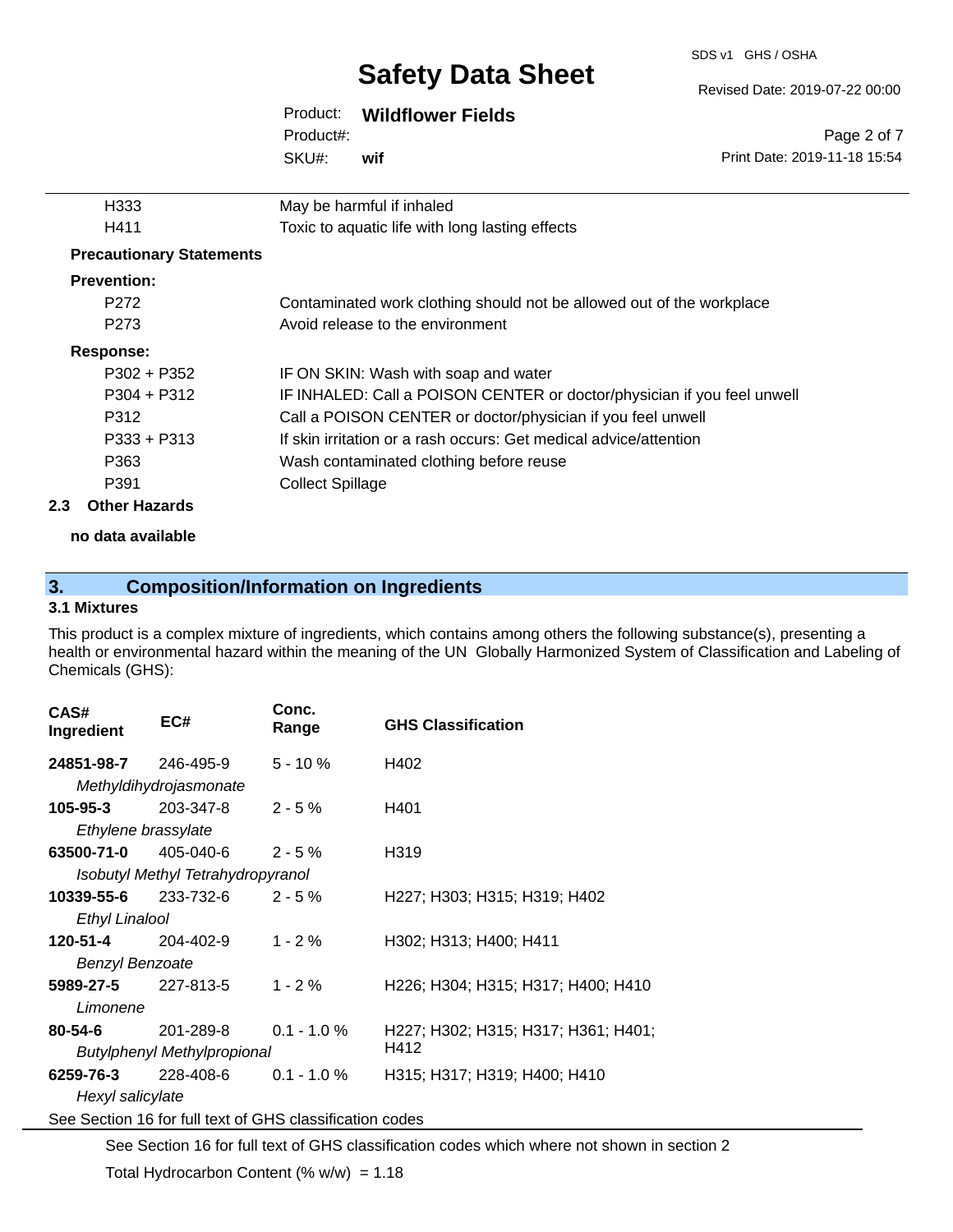#### Revised Date: 2019-07-22 00:00

### Product: **Wildflower Fields**

Product#:

SKU#: **wif**

Page 3 of 7 Print Date: 2019-11-18 15:54

| $\mathbf{4}$<br><b>First Aid Measures</b>                                         |                                                                                                               |  |  |
|-----------------------------------------------------------------------------------|---------------------------------------------------------------------------------------------------------------|--|--|
| <b>Description of first aid measures</b><br>4.1                                   |                                                                                                               |  |  |
| Inhalation:                                                                       | Remove from exposure site to fresh air and keep at rest.<br>Obtain medical advice.                            |  |  |
| <b>Eye Exposure:</b>                                                              | Flush immediately with water for at least 15 minutes.<br>Contact physician if symptoms persist.               |  |  |
| <b>Skin Exposure:</b>                                                             | Remove contaminated clothes. Wash thoroughly with water (and soap).<br>Contact physician if symptoms persist. |  |  |
| Ingestion:                                                                        | Rinse mouth with water and obtain medical advice.                                                             |  |  |
| Most important symptoms and effects, both acute and delayed<br>4.2                |                                                                                                               |  |  |
| <b>Symptoms:</b><br>no data available                                             |                                                                                                               |  |  |
| Risks:<br>Refer to Section 2.2 "Hazard Statements"                                |                                                                                                               |  |  |
| Indication of any immediate medical attention and special treatment needed<br>4.3 |                                                                                                               |  |  |
| Treatment:<br>Refer to Section 2.2 "Response"                                     |                                                                                                               |  |  |
|                                                                                   |                                                                                                               |  |  |
| 5.<br><b>Fire-Fighting measures</b>                                               |                                                                                                               |  |  |
| <b>Extinguishing media</b><br>5.1                                                 |                                                                                                               |  |  |
| Suitable:                                                                         | Carbon dioxide (CO2), Dry chemical, Foam                                                                      |  |  |
| Unsuitable                                                                        | Do not use a direct water jet on burning material                                                             |  |  |
| 5.2 Special hazards arising from the substance or mixture                         |                                                                                                               |  |  |
| During fire fighting:<br>5.3 Advice for firefighters                              | Water may be ineffective                                                                                      |  |  |
| <b>Further information:</b>                                                       | Standard procedure for chemical fires                                                                         |  |  |

### **6. Accidental Release Measures**

### **6.1 Personal precautions, protective equipment and emergency procedures**

Avoid inhalation and contact with skin and eyes. A self-contained breathing apparatus is recommended in case of a major spill.

#### **6.2 Environmental precautions**

Keep away from drains, soil, and surface and groundwater.

#### **6.3 Methods and materials for containment and cleaning up**

Clean up spillage promptly. Remove ignition sources. Provide adequate ventilation. Avoid excessive inhalation of vapors. Gross spillages should be contained by use of sand or inert powder and disposed of according to the local regulations.

### **6.4 Reference to other sections**

Not Applicable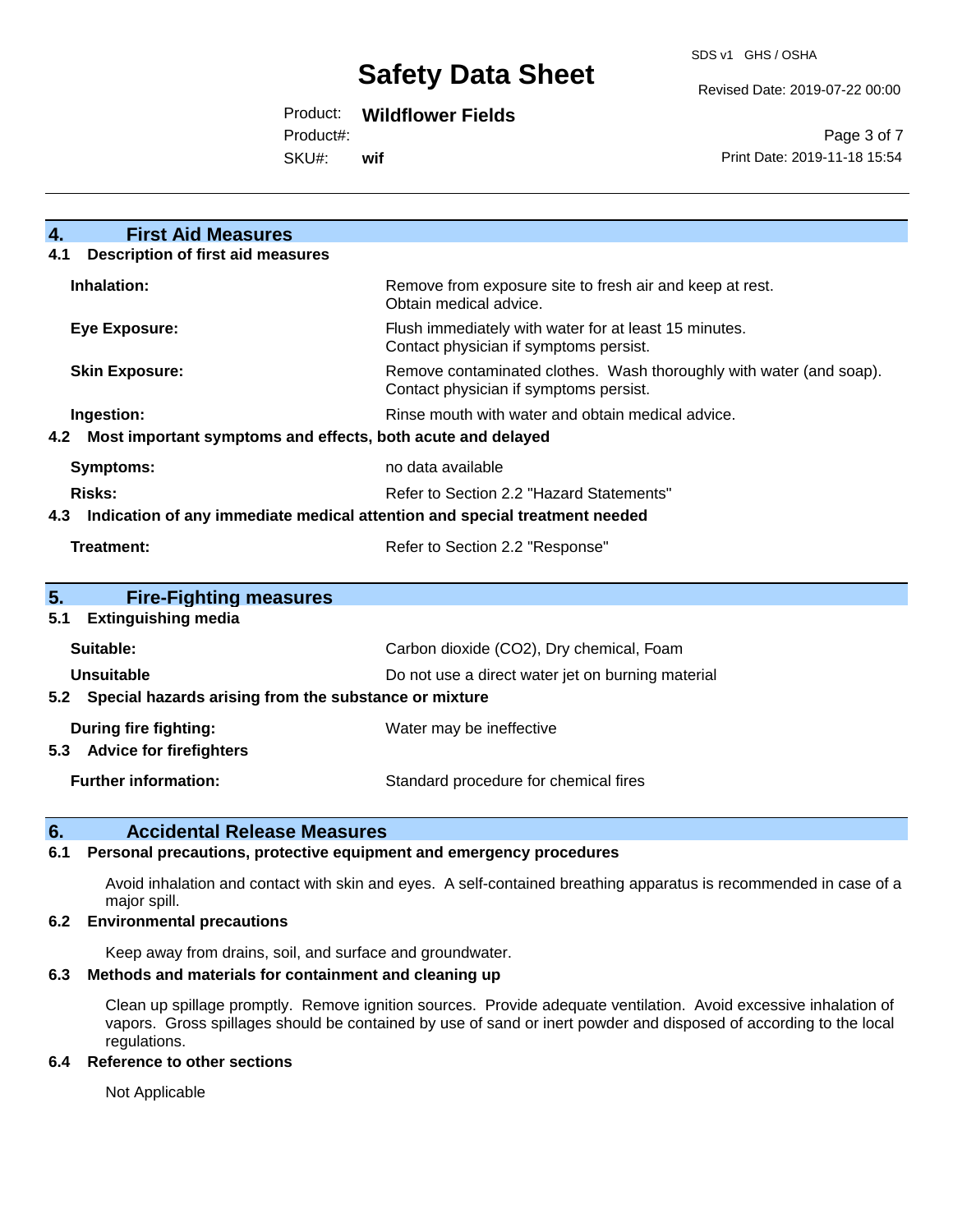Revised Date: 2019-07-22 00:00

Product: **Wildflower Fields** Product#:

SKU#: **wif**

Page 4 of 7 Print Date: 2019-11-18 15:54

## **7. Handling and Storage**

### **7.1 Precautions for safe handling**

Apply according to good manufacturing and industrial hygiene practices with proper ventilation. Do not drink, eat or smoke while handling. Respect good personal hygiene.

#### **7.2 Conditions for safe storage, including any incompatibilities**

Store in a cool, dry and ventilated area away from heat sources and protected from light in tightly closed original container. Avoid uncoated metal container. Keep air contact to a minimum.

### **7.3 Specific end uses**

No information available

### **8. Exposure Controls/Personal Protection**

**8.1 Control parameters**

| <b>Exposure Limits:</b>                               | Contains no substances with occupational exposure limit values.                                                                          |  |  |
|-------------------------------------------------------|------------------------------------------------------------------------------------------------------------------------------------------|--|--|
| <b>Engineering Controls:</b>                          | Use local exhaust as needed.                                                                                                             |  |  |
| 8.2 Exposure controls - Personal protective equipment |                                                                                                                                          |  |  |
| Eye protection:                                       | Tightly sealed goggles, face shield, or safety glasses with brow guards and side shields, etc.<br>as may be appropriate for the exposure |  |  |
| <b>Respiratory protection:</b>                        | Avoid excessive inhalation of concentrated vapors. Apply local ventilation where appropriate.                                            |  |  |
| <b>Skin protection:</b>                               | Avoid Skin contact. Use chemically resistant gloves as needed.                                                                           |  |  |

### **9. Physical and Chemical Properties**

#### **9.1 Information on basic physical and chemical properties**

| Appearance:                  | Liquid               |
|------------------------------|----------------------|
| Odor:                        | Conforms to Standard |
| Color:                       | Pale Yellow (G3)     |
| <b>Viscosity:</b>            | Liquid               |
| <b>Freezing Point:</b>       | Not determined       |
| <b>Boiling Point:</b>        | Not determined       |
| <b>Melting Point:</b>        | Not determined       |
| <b>Flashpoint (CCCFP):</b>   | >200 F (93.33 C)     |
| <b>Auto flammability:</b>    | Not determined       |
| <b>Explosive Properties:</b> | None Expected        |
| <b>Oxidizing properties:</b> | None Expected        |
| Vapor Pressure (mmHg@20 C):  | 0.0147               |
| %VOC:                        | 0.01                 |
| Specific Gravity @ 25 C:     | 0.9340               |
| Density @ 25 C:              | 0.9310               |
| Refractive Index @ 20 C:     | 1.4560               |
| Soluble in:                  | Oil                  |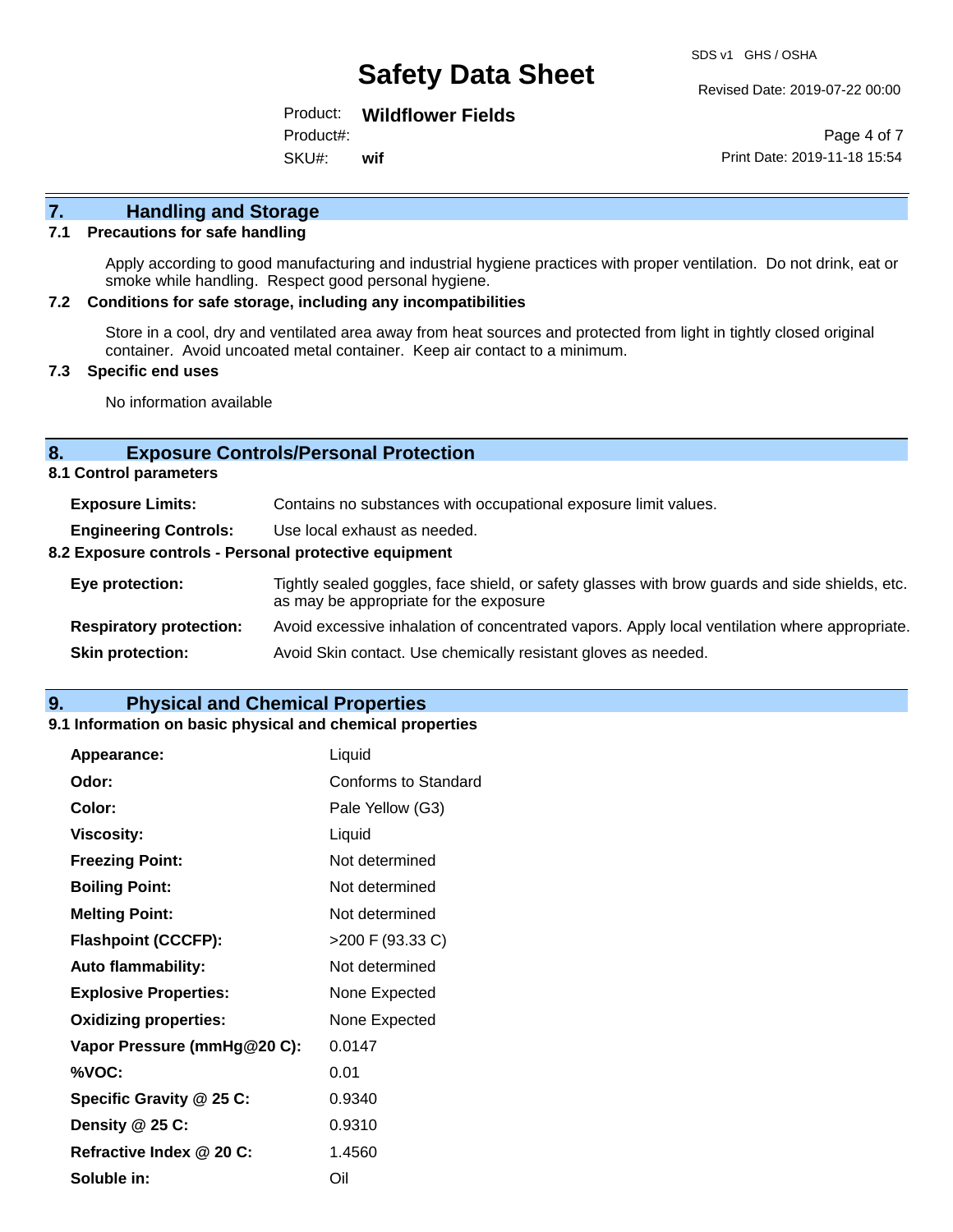Revised Date: 2019-07-22 00:00

Product: **Wildflower Fields**

SKU#: Product#: **wif**

Page 5 of 7 Print Date: 2019-11-18 15:54

### **10. Stability and Reactivity**

| 10.1 Reactivity                         | None                                               |
|-----------------------------------------|----------------------------------------------------|
| <b>10.2 Chemical stability</b>          | Stable                                             |
| 10.3 Possibility of hazardous reactions | None known                                         |
| <b>10.4 Conditions to avoid</b>         | None known                                         |
| 10.5 Incompatible materials             | Strong oxidizing agents, strong acids, and alkalis |
| 10.6 Hazardous decomposition products   | None known                                         |

### **11. Toxicological Information**

### **11.1 Toxicological Effects**

Acute Toxicity Estimates (ATEs) based on the individual Ingredient Toxicity Data utilizing the "Additivity Formula"

| Acute toxicity - Oral - (Rat) mg/kg                | (LD50: 4750.2085) May be harmful if swallowed            |
|----------------------------------------------------|----------------------------------------------------------|
| Acute toxicity - Dermal - (Rabbit) mg/kg           | Not classified - the classification criteria are not met |
| Acute toxicity - Inhalation - (Rat) mg/L/4hr       | (LD50: 55.4178) May be harmful if inhaled                |
| <b>Skin corrosion / irritation</b>                 | Not classified - the classification criteria are not met |
| Serious eye damage / irritation                    | Not classified - the classification criteria are not met |
| <b>Respiratory sensitization</b>                   | Not classified - the classification criteria are not met |
| <b>Skin sensitization</b>                          | May cause an allergic skin reaction                      |
| <b>Germ cell mutagenicity</b>                      | Not classified - the classification criteria are not met |
| Carcinogenicity                                    | Not classified - the classification criteria are not met |
| <b>Reproductive toxicity</b>                       | Not classified - the classification criteria are not met |
| Specific target organ toxicity - single exposure   | Not classified - the classification criteria are not met |
| Specific target organ toxicity - repeated exposure | Not classified - the classification criteria are not met |
| <b>Aspiration hazard</b>                           | Not classified - the classification criteria are not met |

### **12. Ecological Information**

| <b>12.1 Toxicity</b>               |                                                          |
|------------------------------------|----------------------------------------------------------|
| <b>Acute acquatic toxicity</b>     | Not classified - the classification criteria are not met |
| <b>Chronic acquatic toxicity</b>   | Toxic to aquatic life with long lasting effects          |
| <b>Toxicity Data on soil</b>       | no data available                                        |
| <b>Toxicity on other organisms</b> | no data available                                        |
| 12.2 Persistence and degradability | no data available                                        |
| 12.3 Bioaccumulative potential     | no data available                                        |
| 12.4 Mobility in soil              | no data available                                        |
| 12.5 Other adverse effects         | no data available                                        |
|                                    |                                                          |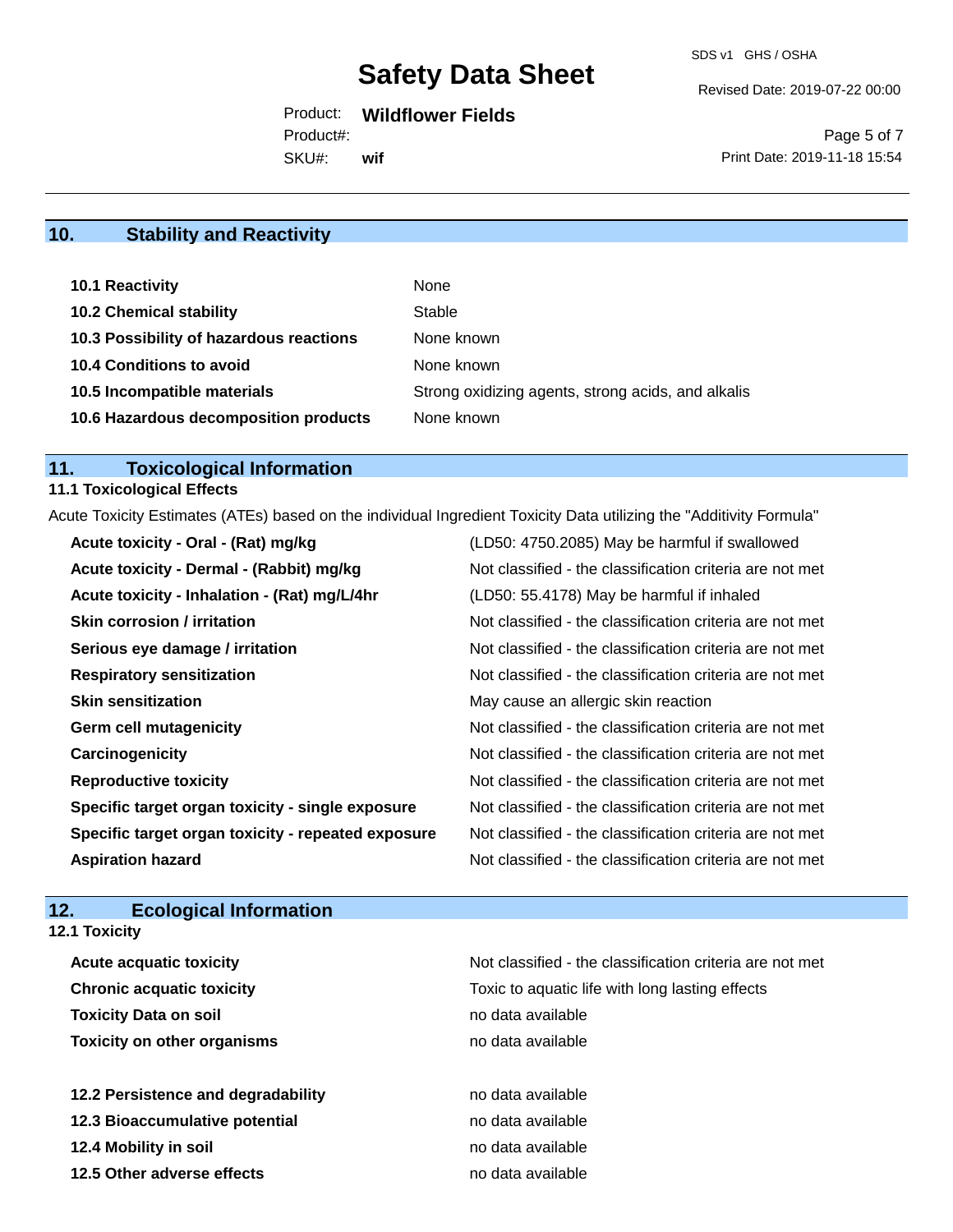Revised Date: 2019-07-22 00:00

Product: **Wildflower Fields**

Product#:

SKU#: **wif**

Page 6 of 7 Print Date: 2019-11-18 15:54

### **13. Disposal Conditions**

#### **13.1 Waste treatment methods**

Do not allow product to reach sewage systems. Dispose of in accordance with all local and national regulations. Send to a licensed waste management company.The product should not be allowed to enter drains, water courses or the soil. Do not contaminate ponds, waterways or ditches with chemical or used container.

### **14. Transport Information**

| <b>Marine Pollutant</b>                                                                | Yes. Ingredient of greatest environmental impact:<br>5989-27-5: (1 - 2 %) : Limonene |              |                                     |                                                               |               |
|----------------------------------------------------------------------------------------|--------------------------------------------------------------------------------------|--------------|-------------------------------------|---------------------------------------------------------------|---------------|
| Regulator                                                                              |                                                                                      | <b>Class</b> | <b>Pack Group</b>                   | <b>Sub Risk</b>                                               | UN-nr.        |
| U.S. DOT (Non-Bulk)                                                                    |                                                                                      |              | Not Regulated - Not Dangerous Goods |                                                               |               |
| <b>Chemicals NOI</b>                                                                   |                                                                                      |              |                                     |                                                               |               |
| <b>ADR/RID (International Road/Rail)</b>                                               |                                                                                      |              |                                     |                                                               |               |
| <b>Environmentally Hazardous</b><br>Substance, Liquid, n.o.s.                          |                                                                                      | 9            | $\mathbf{III}$                      |                                                               | <b>UN3082</b> |
| <b>IATA (Air Cargo)</b>                                                                |                                                                                      |              |                                     |                                                               |               |
| <b>Environmentally Hazardous</b><br>Substance, Liquid, n.o.s.                          |                                                                                      | 9            | $\mathbf{III}$                      |                                                               | <b>UN3082</b> |
| IMDG (Sea)                                                                             |                                                                                      |              |                                     |                                                               |               |
| <b>Environmentally Hazardous</b><br>Substance, Liquid, n.o.s.                          |                                                                                      | 9            | $\mathbf{III}$                      |                                                               | <b>UN3082</b> |
| <b>Regulatory Information</b><br>15.<br><b>U.S. Federal Regulations</b>                |                                                                                      |              |                                     |                                                               |               |
|                                                                                        |                                                                                      |              |                                     |                                                               |               |
| <b>TSCA (Toxic Substance Control Act)</b>                                              |                                                                                      |              |                                     | All components of the substance/mixture are listed or exempt  |               |
| 40 CFR(EPCRA, SARA, CERCLA and CAA)<br>This product contains NO components of concern. |                                                                                      |              |                                     |                                                               |               |
| <b>U.S. State Regulations</b>                                                          |                                                                                      |              |                                     |                                                               |               |
| <b>California Proposition 65 Warning</b>                                               |                                                                                      |              |                                     | This product contains the following components:               |               |
| 123-35-3(NF 204-622-5 0.01 - 0.1%                                                      |                                                                                      |              | beta-Myrcene (Natural Source)       |                                                               |               |
| <b>Canadian Regulations</b>                                                            |                                                                                      |              |                                     |                                                               |               |
| <b>DSL</b>                                                                             |                                                                                      |              | components are NOT on the List:     | 100.00% of the components are listed or exempt. The following |               |
| 149713-23-5                                                                            | $= 3$ ppm                                                                            |              |                                     | 2H-Pyran, tetrahydro-4-methyl-2-phenyl-, (2R, 4S)-rel         |               |

### **16. Other Information**

#### **GHS H-Statements referred to under section 3 and not listed in section 2**

H226 : Flammable liquid and vapour **H227** : Combustible liquid

H313 : May be harmful in contact with skin History H315 : Causes skin irritation

- H317 : May cause an allergic skin reaction **H319** : Causes serious eye irritation
- H302 : Harmful if swallowed H304 : May be fatal if swallowed and enters airways